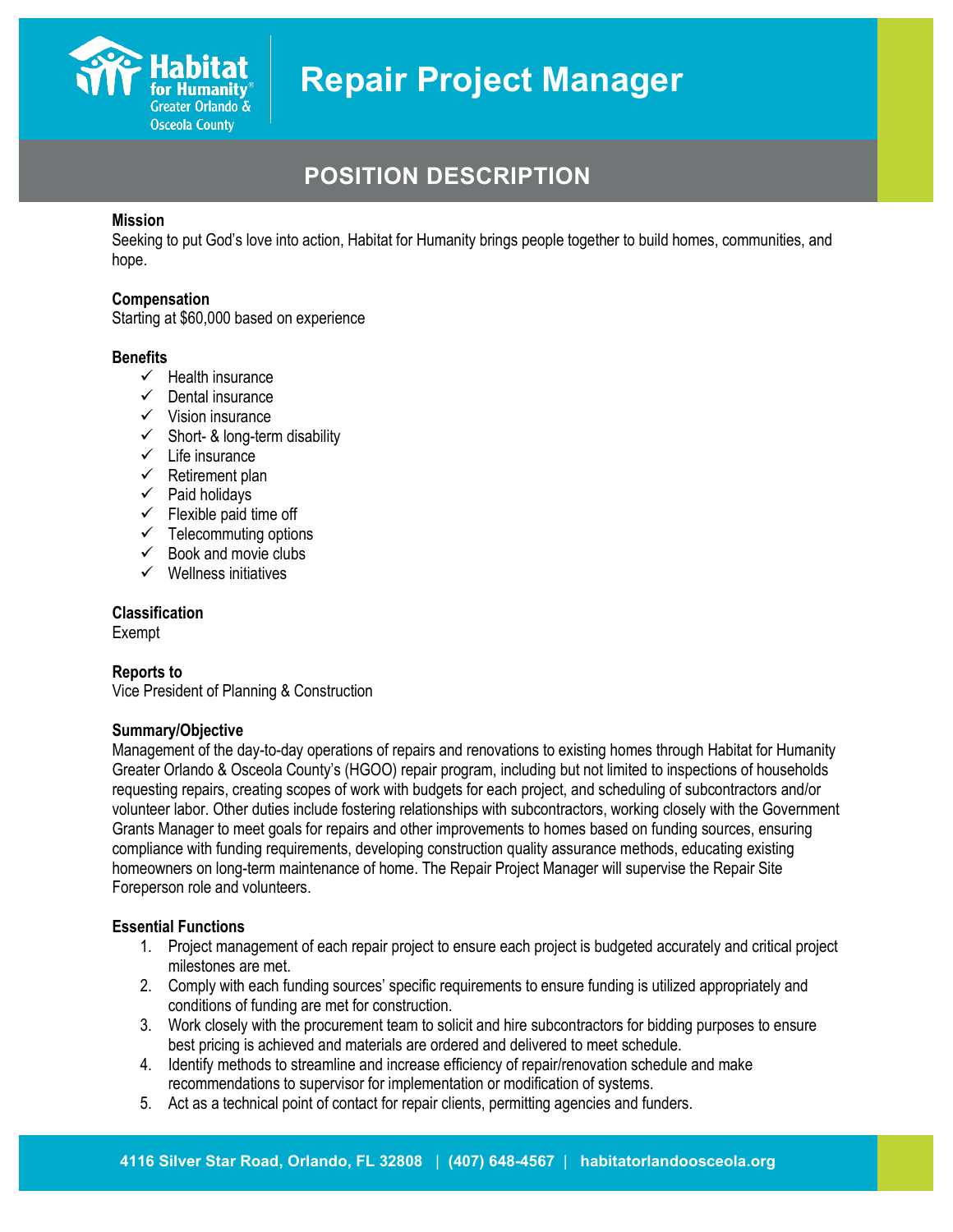### **POSITION DESCRIPTION**

- 6. Lead activities and behaviors which promotes safety for staff, volunteers, and subcontractors.
- 7. Assist in the development of the repair budget and schedule for each fiscal year.
- 8. Provide support to new construction, large events and to other staff as needed.
- 9. Assist in the education program for HGOO to ensure current and future homeowners are equipped to property maintain their home.

#### **Competencies**

Greater Orlando & **Osceola County** 

- 1. Passionate about the Habitat for Humanity mission and purpose
- 2. Ability to function effectively with a minimum of daily direction and support
- 3. Ability to solve problems and make decisions independently in a creative and effective manner
- 4. Proficient in Microsoft Office Suite
- 5. Ability to work directly with people from diverse racial, ethnic, and socioeconomic backgrounds
- 6. Advanced carpentry skills
- 7. Project management skills
- 8. Strong management skills
- 9. Ability to read and interpret building plans
- 10. General Software competency and ability to perform project management tasks on computer and on phone apps.

#### **Supervisory Responsibility**

This position will supervise the Repair Construction Site Foreperson and volunteers.

#### **Work Environment**

This job operates in a professional office environment as well as on an active construction site. While performing the duties of this job, the employee may periodically be exposed to fumes or airborne particles, moving mechanical parts and vibration. The position regularly works near moving mechanical parts and in open warehouse conditions that include heat and humidity, and exposure to dust and debris.

#### **Physical Demands**

The physical demands described here are representative of those that must be met by an employee to successfully perform the essential functions of this job. The position lifts heavy objects, walks and stands for long periods of time and performs strenuous physical labor under adverse field conditions. The employee lifts, pushes, pulls or carries objects; uses abdominal and lower back muscles to provide support over time without fatigue. The position requires good manual dexterity (hand, hand with arm, two hands) and multilimbed coordination. The position requires the ability to quickly move arms and legs. The employee must have excellent stamina.

#### **Position Type/Expected Hours of Work**

This is a full-time, salaried position and the office hours of operation are Monday through Friday, 9 a.m. to 5 p.m. Some early mornings, evenings and weekends may be required.

#### **Travel**

Travel is primarily local during the business day in company vehicle, if a company vehicle is unavailable mileage for use of personal vehicle will be reimbursed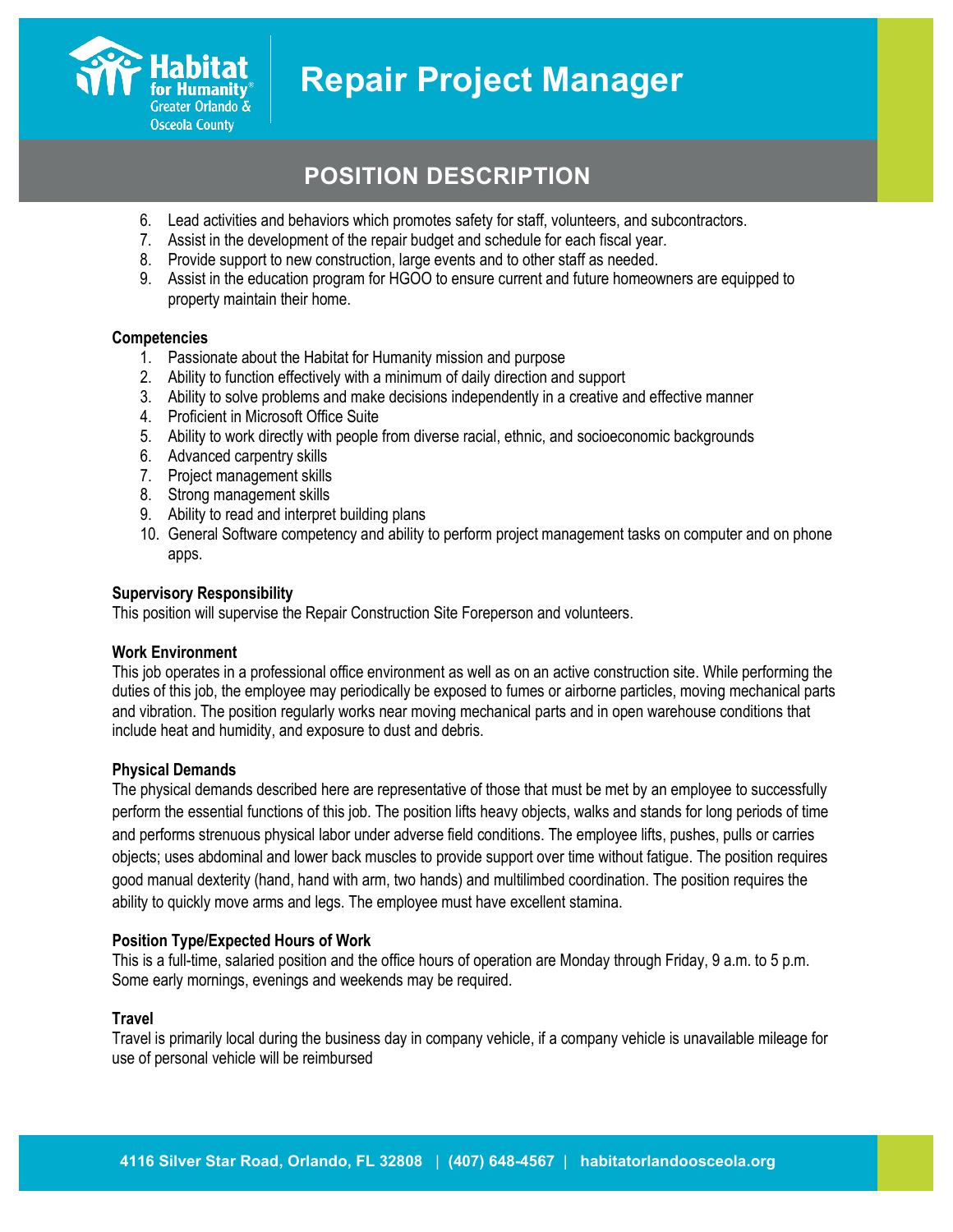## **POSITION DESCRIPTION**

#### **Required Education and Experience**

Greater Orlando & **Osceola County** 

- 1. Bachelor's degree in construction management or five years' experience in construction management
- 2. Strong construction project management skills
- 3. Excellent written and verbal communication skills
- 4. Enthusiasm, team-oriented and detailed
- 5. Leadership and management experience
- 6. Working knowledge of FGBC and OSHA standards and requirements
- 7. Must obtain and maintain Anti-Money Laundering certificate within first 90 days: training provided by Habitat
- 8. Must obtain and maintain First Aid/ CPR/ AED certificate within first 90 days: training provided by Habitat
- 9. Must obtain and maintain Forklift operator certificate within first 90 days: training provided by Habitat
- 10. Must obtain and maintain 16-hour OSHA Competent Person certificate within first 90 days: training provided by Habitat

#### **Other Duties**

Please note this job description is not designed to cover or contain a comprehensive listing of activities, duties or responsibilities that are required of the employee for this job. Duties, responsibilities, and activities may change at any time with or without notice.

#### **Office Location:**

4116 Silver Star Rd. Orlando, FL 32808

#### **To Apply:**

Please send resume and cover letter to employment@habitatorlandoosceola.org All resumes will be reviewed upon receipt.

*Habitat for Humanity Greater Orlando & Osceola County, Inc. is an equal opportunity employer and seeks to employ and assign the best qualified personnel for all our positions in a manner that does not unlawfully discriminate against any person because of race, color, religion, gender, marital status, age, national origin, physical or mental disability, sexual orientation, veteran/reserve national guard status, or any other status or characteristic protected by law.*

*3/23/2022*